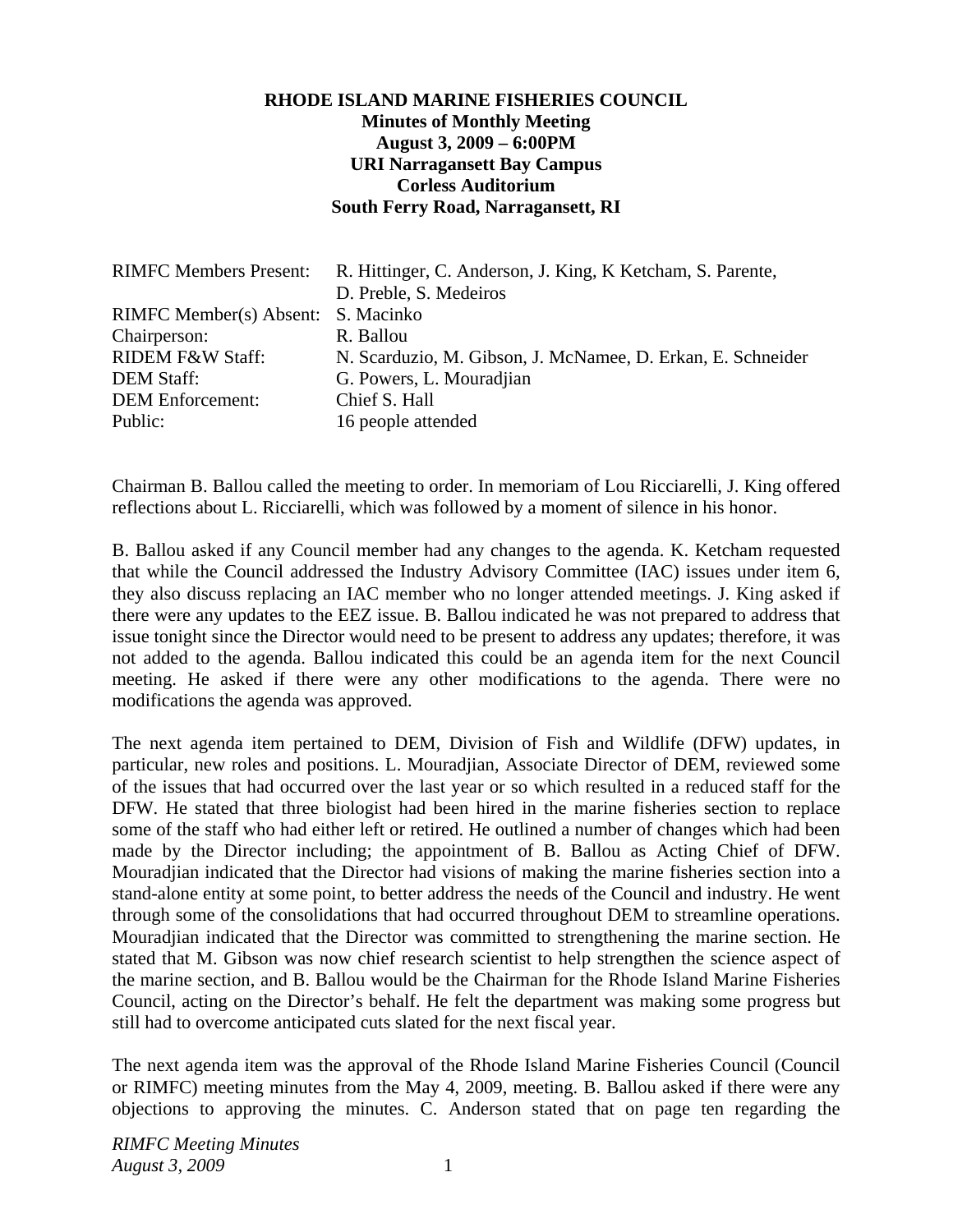appointment of a new member to the scup/black sea bass AP that J. Grant was appointed to a primary position not an alternate position. B. Ballou requested that the May 4 minutes be amended to reflect the change from "alternate" to "primary". Ballou asked for any other comments or changes and if none, asked for a motion to approve the minutes as amended. **R. Hittinger made a motion to approve the minutes with the amendment made by C. Anderson**. **J. King seconded the motion. B. Ballou asked for a vote to approve the minutes. The Council voted unanimously to approve the minutes from the May 4, 2009 Council meeting as amended.** 

## **Public Comments**

There were no comments from the public.

## **Advisory Panel Reports**

## *Industry Advisory Committee (IAC) (7/21/09) – K. Ketcham:*

K. Ketcham summarized the minutes from the IAC meeting. The group reviewed commercial licensing measures for 2010. The group developed several proposals, which all went forward for recommendation to the Council. The proposals were as follows; for the restricted finfish fishery – the group recommended status quo to make 3 new CFL w/RFF licensed available for 2010 using the 5:1 exit/entry ratio and making 3 the minimum number based on filling license categories. For the quahog sector – the group recommended a new standard, which was to apply a 3:1 exit/entry ratio to MPLs and PELs with a quahog endorsement that retired to make 16 new CFLs available for 2010. For the soft-shell clam sector - the group recommended a new standard, which was to apply a 5:1 exit/entry ratio to all retired licenses to make 17 new CFLs w/SS clam endorsement available for 2010. The group made no specific recommendations for the lobster fishery.

K. Ketcham also stated there was lengthy discussion about rod & reel issues and listed each topic discussed. Charter/party boat operations fishing commercial when not engaged in charter operations, daily and trip limits for charter/party boat operations, limits on number of rods and reels employed during commercial rod and reel operations, limits on number of fishermen engaged during commercial rod and reel operations. He indicated that the group wanted to continue discussion on the rod & reel issues therefore, a meeting was scheduled for August 5, 2009.

B. Ballou stated that the department would now take in to consideration the licensing proposals generated from the IAC and prepare options for a public hearing in October.

B. Ballou addressed K. Ketcham's earlier request to replace an IAC member who no longer attended meetings. He indicated that the Council could discuss the matter but no action could be taken since it was not an agenda item. It could be put on the agenda for the next Council meeting and the Council could take action at that time. K. Ketcham indicated that P. Westcott has not been fishing for about a year and he was an inactive member on the IAC and would like to have his seat filled for even representation. K. Ketcham wanted to recommend S. Arnold to take his place.

B. Ballou suggested that the Council advertise the position by having staff send a notice out to solicit interested individuals. This would allow the Council to review candidates and make a selection. There were no objections from Council members on this course of action.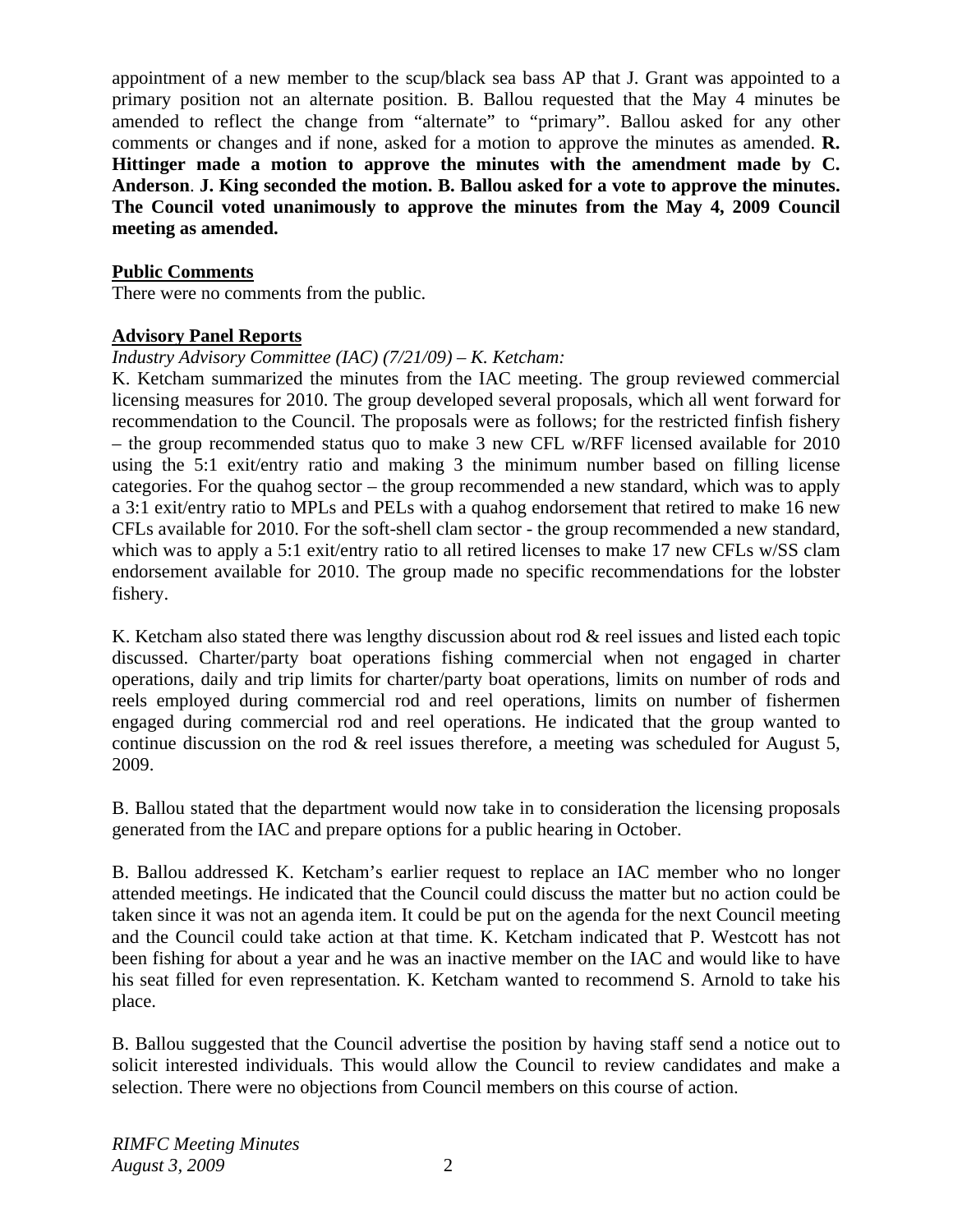## **New Business**

*Updated Policy on Shellfish Aquaculture Lease Review Process – J. King*:

B. Ballou introduced D. Beutel who was the new Aquaculture Coordinator for CRMC, replacing D. Alves. J. King indicated that he would like to shorten the review process for shellfish aquaculture leases. He had been working with B. Ballou and D. Beutel on a draft proposal for streamlining the review process, and asked Council members to review the policy and give comments.

D. Beutel commented that he would like to assist in expediting the review process because it is fair for an applicant to want to know sooner than a 4 to 6 month process.

B. Ballou explained that the draft policy contained much of what was already practiced with one notable exception, that the provision would provide an avenue for a Shellfish AP (SAP) recommendation to go directly to the CRMC as the Council's recommendation if the Council were comfortable with that. This process would be applied to straightforward applications. He explained the details of how the process would work. He asked for Council comments.

S. Medeiros stated that he thought it was a good idea and was in support of the policy. He just wanted to know how Council members would be notified if the SAP's met and what they had decided. He wanted to know what the mechanism was for the Council to have the opportunity for the application to come before the Council for review if the Council wanted to give comments.

B. Ballou explained that the policy addressed that concern. Minutes from the SAP meetings would be submitted to the Council so the Council would have full knowledge of what was being considered.

S. Parente had the same concerns of how the Council members would be notified of what the SAP would be considering. He wanted to know if Council members would be provided an email indicating what was going to be considered by the SAP's.

B. Ballou stated that we would provide whatever materials the Council wanted. S. Parente also wanted to receive the opinions of DEM staff included in the packet.

D. Beutel reviewed the 70-day timeline. There was discussion about the timeline.

K. Ketcham had concerns about not having access to charts and materials that showed a proposed lease site. He felt more comfortable if under the new scenario Council members received a packet with all the applicable material rather than an email. He wanted to receive a complete packet so Council members could see what was being proposed.

B. Ballou summarized the Council's concerns by stating that in order for this to work Council members want to be fully informed of all the relevant information including any charts or maps that may be limited through electronic communication.

D. Beutel suggested the simplest way to accommodate that request would be at a step before the preliminary determination (PD) process that was where they usually sent out the bigger packet of information. He stated that the 30-day notice was really a notice to invite you to come in to review the packet on file. He pointed out that CRMC had a two-step notification process.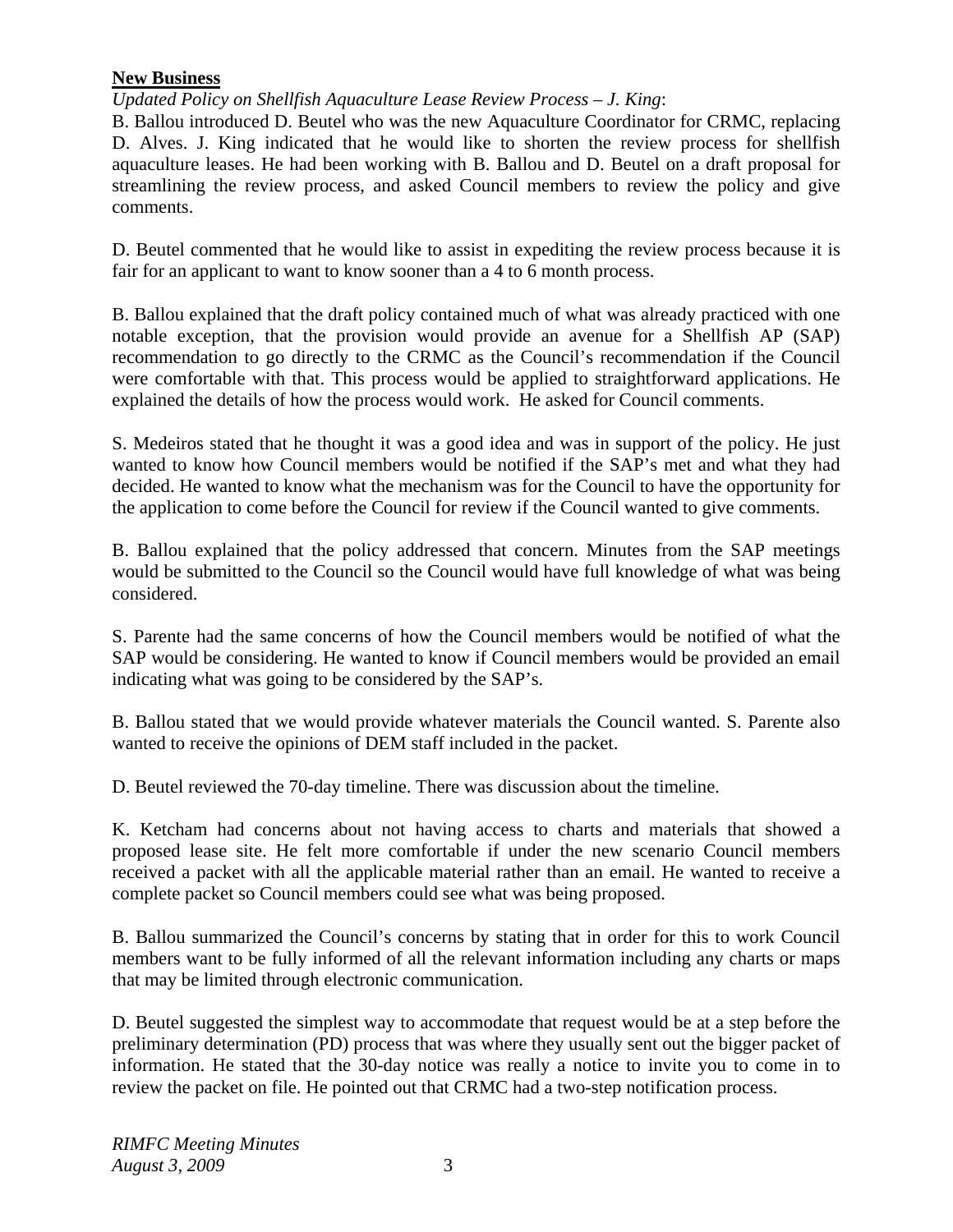K. Ketcham indicated it did not matter at what point he got the information in the process he just wanted to make sure he was given all the necessary material so he could review a complete packet and had an opportunity to respond. He wanted assurance that he was able to review the application before it had been decided on by the SAP's, on the Council's behalf.

D. Beutel stated that the PD process is not exactly the full application materials.

B. Ballou stated that he would work with D. Beutel to come up with what the Council was looking for. He suggested they would work to fine tune the policy and bring it back to the Council for review at the next meeting, or the Council can work through it now and get the policy adopted.

Conceptually the Council was on board with the policy. Ballou asked if the Council was ready to make a motion. **J. King made a motion to adopt the policy on the shellfish aquaculture lease review process with the minor details as discussed by the Council being worked out by B. Ballou and D. Beutel. S. Medeiros seconded the motion.** 

C. Anderson wanted to make sure that in the event that the Council decided to review the proposal we do not slow it down. Based on the timeline presented, it sounded as though there was a Council meeting where the Council would decide they wanted to review the application and that would then take place at the next Council meeting. Whereas under the current policy, the Council would deal with it right away.

B. Ballou stated that if any member of the Council felt the lease application needed to be reviewed and discussed by the Council it would then be placed on the next Council meeting agenda.

There were some brief comments from the public regarding the clarity of the review process, for instance, if the SAP's gave a negative review on the proposal and it did not go to the Council could the applicant request that it be reviewed by the Council.

B. Ballou stated he would take the comment in to consideration to accommodate a due process procedure. If the SAP's reject the application the applicant can request that the application go before the Council.

# **J. King agreed to amend his motion to also incorporate the last suggestion, and adopt the policy on the shellfish aquaculture lease review process as amended. A vote was taken, and the Council voted unanimously in favor, the motion passed.**

*Council issues – AP Chair positions: winter flounder (to replace G. Allen); summer flounder (to replace D. Preble) –B. Ballou*:

B. Ballou summarized that there was a need to fill these positions because of scheduled advisory panel meetings coming up in September.

**J. King made a motion to appoint R. Hittinger as chair to the summer flounder advisory panel to replace D. Preble. S. Medeiros seconded the motion. The Council voted unanimously to appoint R. Hittinger as chair to the summer flounder advisory panel.** 

B. Ballou explained that G. Allen and K. Ketcham had been co-chairs of the winter flounder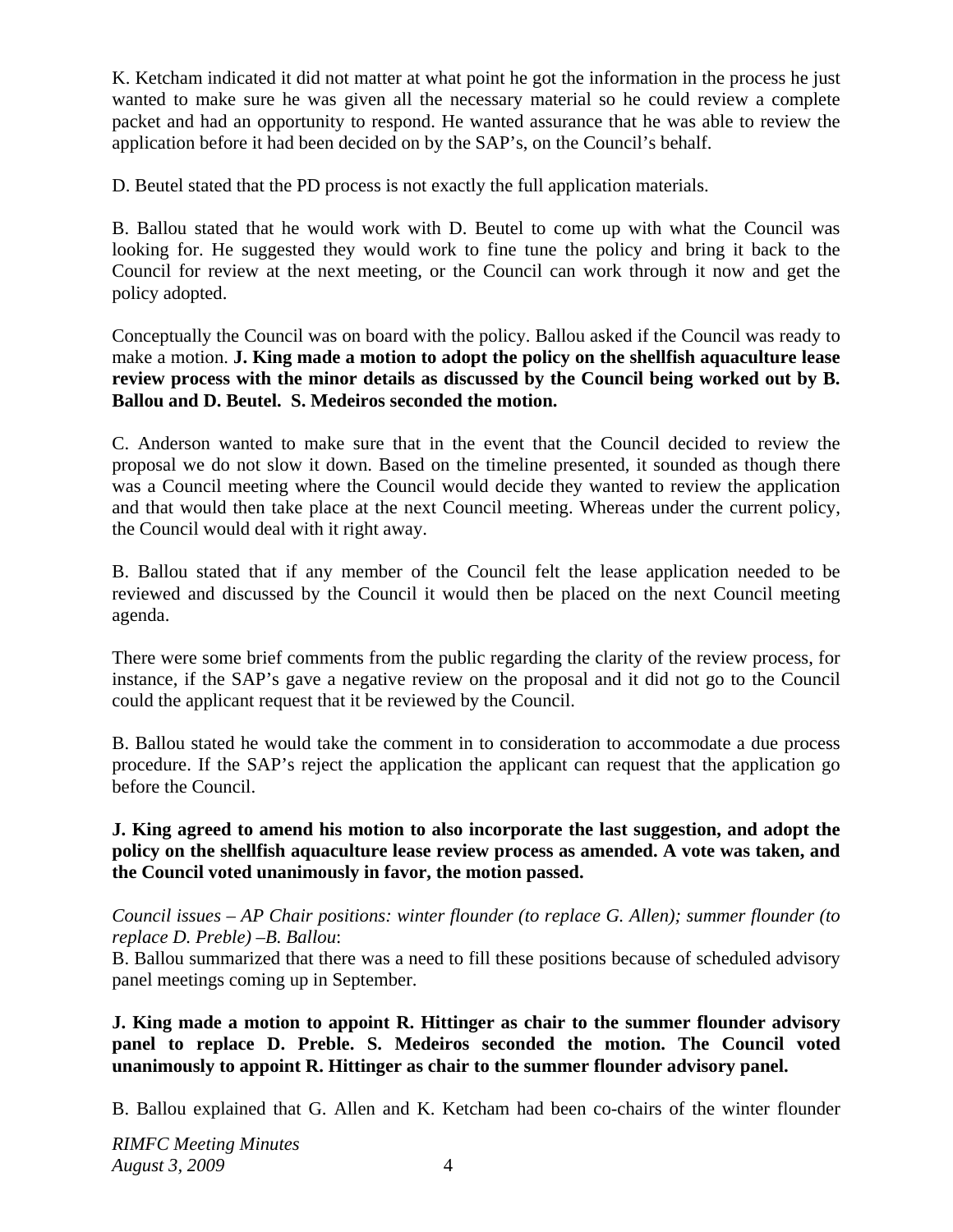advisory panel so if K. Ketcham wanted to continue as the chair and the Council was comfortable with that he would entertain a motion.

## **J. King made a motion to appoint K. Ketcham as chair to the winter flounder advisory panel. S. Medeiros seconded the motion. The Council voted unanimously to appoint K. Ketcham as chair to the winter flounder advisory panel.**

B. Ballou suggested that the Council could revisit whether co-chairs were necessary on various AP's or not, at another time. Additionally, if the Council was still interested in consolidating advisory panels like groundfish AP and winter flounder AP as an example. There was some brief discussion about whether there was a need for co-chairs. B. Ballou suggested reviewing the remaining vacant chair positions and any further opportunities for consolidating AP's at the next meeting. G. Allen suggested referring to the AP policy for guidance.

## *Appointing a recreational representative to the IAC – S. Medeiros:*

S. Medeiros explained that he had since looked into the statutes regarding the Industry Advisory Committee (IAC) and understood this was a committee created by legislation that was geared toward commercial interests and not recreational interest. Therefore, he felt the Council would not be able to appoint a recreational representative. He expressed concern and disappointment about having recreational issues discussed by the IAC without having any recreational representation.

B. Ballou indicated that it may take a legislative change and wanted to know if there was any interest from Council members in trying to accomplish this task. K. Ketcham stated that in the past all proposals from the IAC have been presented to the Council and all individuals were welcome to attend, so recreational people could attend these meetings. There was brief discussion on the topic.

S. Hall stated that whatever comes forward from the IAC is presented to the Council so recreational people have an opportunity to attend IAC meetings to give advice and make proposals for Council review.

The Council seemed to be satisfied with this avenue, no further action was taken.

# *Approval of Shellfish AP Agenda – J. King:*

A revised shellfish AP agenda was handed out to Council members. This agenda included the addition of four aquaculture lease applications that were up for review with recommendations to CRMC. Other agenda items included the following: discussions about 2009-2010 Shellfish Management Area openings and harvest periods, and DEM Marine Fisheries proposal to modify bay scallop season upon North Cape Restoration Program research. The meeting was scheduled for August 26, 2009.

J. King requested that the aquaculture lease applicants and D. Buetel attend the SAP meeting for review of the aquaculture lease applications. **There were no other comments, the agenda was approved.**

# *Approval of Summer Flounder AP Agenda – B. Ballou:*

B. Ballou asked if there were any question from the Council or any changes to the agenda. **Hearing none, the agenda was approved.**

*RIMFC Meeting Minutes August 3, 2009* 5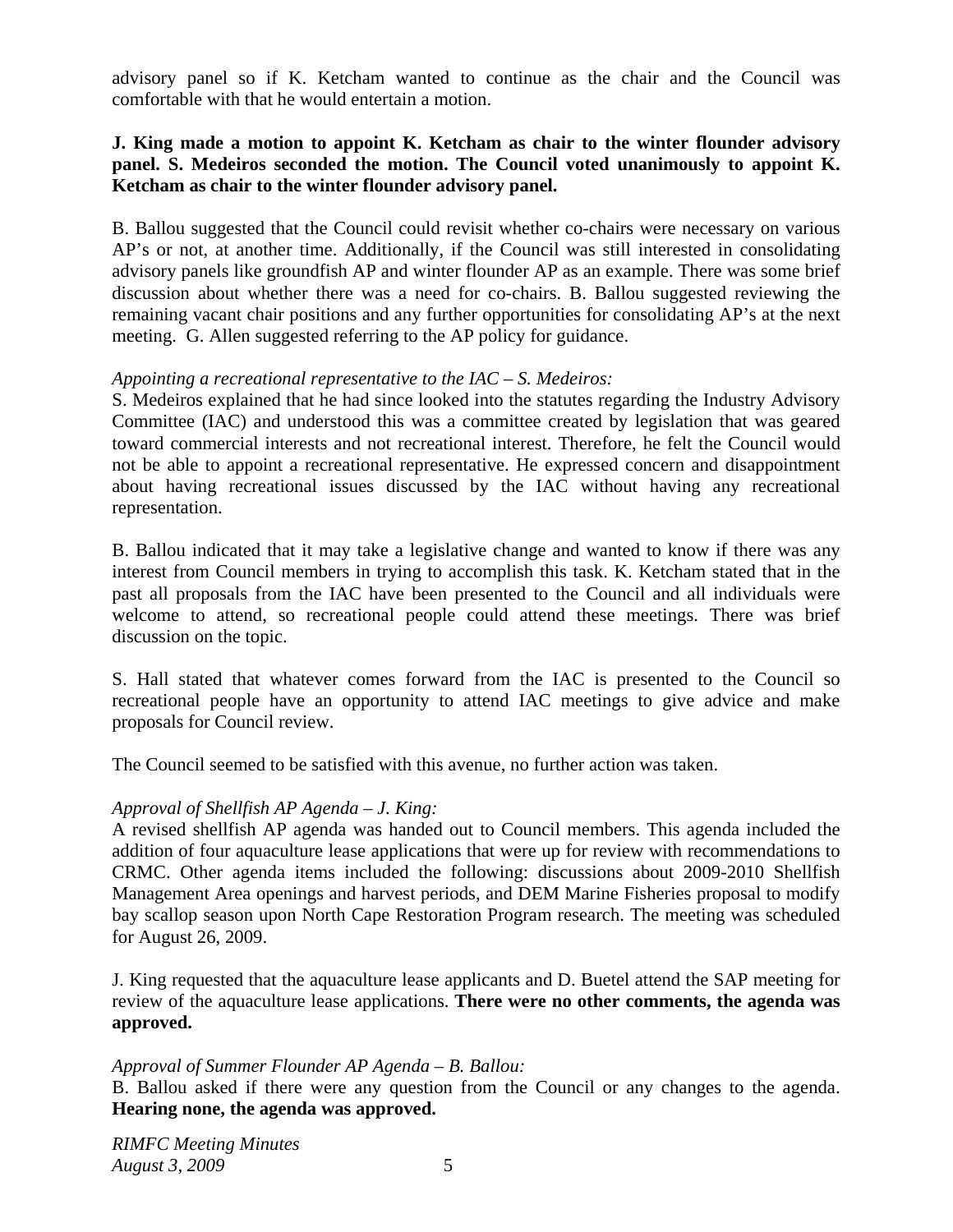## *Approval of Scup/Black Sea Bass AP Agenda – K. Ketcham:*

K. Ketcham reviewed the agenda items; review of current stock status, 2009 commercial fishery, proposed changes for the 2010 commercial fishing season, and AP proposals for 2010. The meeting date had not been set yet but would be held in September. **There were no other comments the agenda was approved.**

#### *Approval of Winter Flounder AP Agenda – K. Ketcham:*

K. Ketcham reviewed the agenda items; summary of GARM III findings, commercial and recreational measures required by ASMFC, additional state measures, and research recommendations. The meeting date had not been set yet but would be held in September. **There were no other comments the agenda was approved.**

#### **Old Business**

#### *Whelk regulations – B. Ballou:*

M. Gibson updated the Council on the status of the whelk regulations that were drafted in 2007. He explained that industry had brought concerns to the department a couple of years ago about the unregulated whelk fishery. DFW did some investigations and measured samples from the commercial fishery and agreed there needed to be a regulatory package put in place. Regulations were developed with input from the SAP's that included a size limit, possession limit and other parameters. They went to public hearing, and both the Council and the DFW recommended that the regulations be adopted. The package of regulations went to the Director with caveats from the DFW that the regulations be streamlined where possible. They were not adopted and sit pending additional information. With the turn over in staff, there was no one available to conduct further studies on the whelk fishery. He indicated there have now been additional concerns raised from industry and we have been try to bring on new staff in order to conduct some studies on commercial vessels and at dealers to obtain measurements.

K. Ketcham suggested implementing a minimum size limit for the time being without all the other parameters. He suggested putting something in place now until the Division was able to make additional recommendations. M. Gibson indicated that was a strong possibility. His only concern was that after looking into the research he found that whelks change sex at a certain maturity so the minimum size needed to strike a balance to protect the species until it was able to spawn. He indicated we needed to come up with an acceptable size limit for industry and the animal.

There were some comments from the audience regarding the smaller sizes that were currently being harvested. There was support for the Department to set at least a minimum size limit for now. Fishermen were noticing that currently there was more effort on whelks due to the need for newer fishermen to show landings for licensing requirements.

R. Hopkins stated he thought the  $4\frac{1}{2}$  " minimum size that was the proposed regulation size was a pretty small whelk and he would not normally keep one at that size. Nevertheless, it would be acceptable just to get something on the books. He felt the size could always be changed at a later date. He was also in agreement to adopt something now instead of waiting for further studies to be completed. Hopkins indicated he did not have a problem with the full package of whelk regulations that had gone through the public hearing process.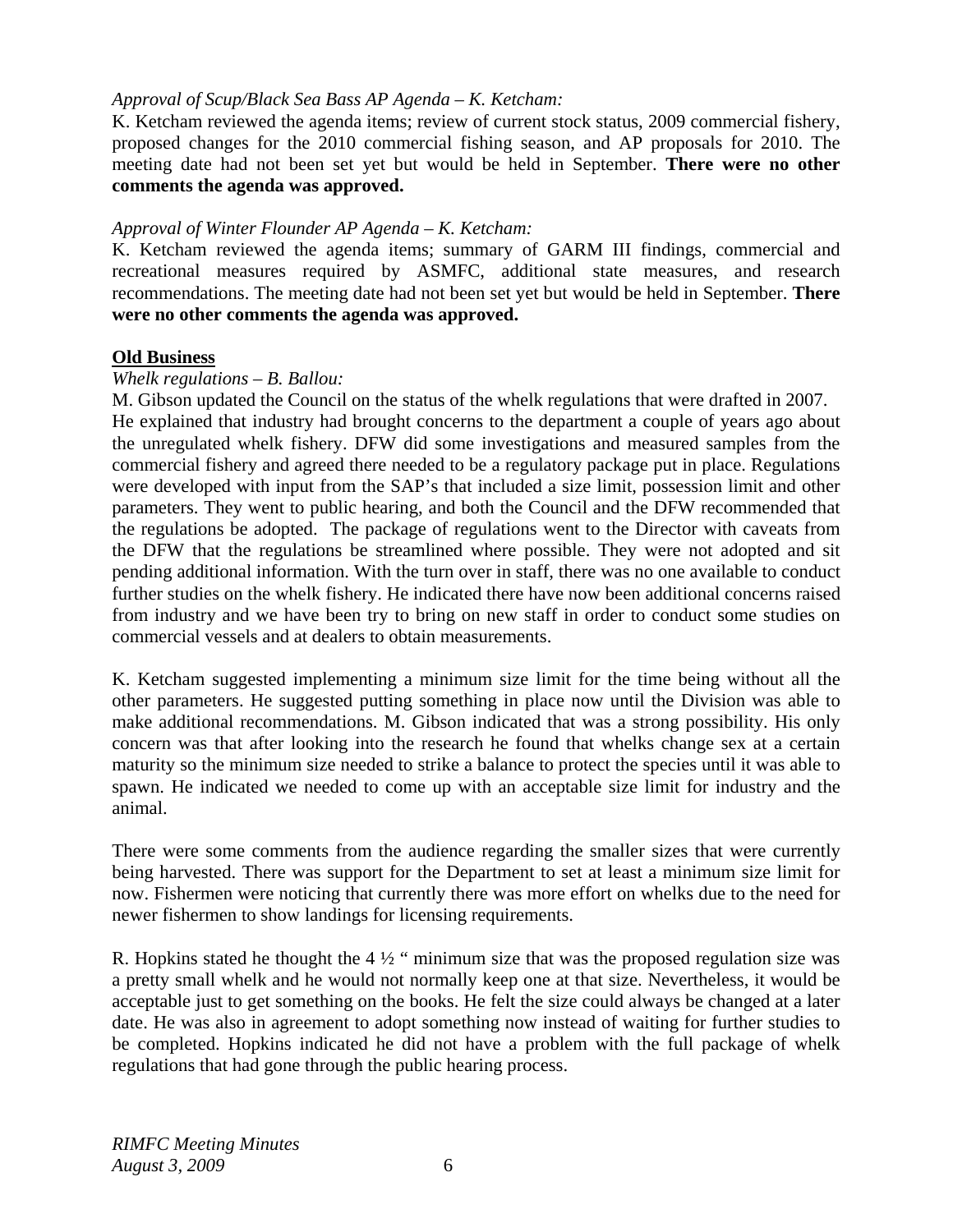B. Ballou explained that the Council had already taken action on this issue so they did not need to do anything further. DEM had this issue at the top of the list in terms of priorities. He indicated that the Department would review what would be acceptable regulations to put in place. He could not give a specific timeframe for when the regulations would go into place without first consulting with Legal Services.

Final comments from the Council included R. Hittinger urging DEM to move forward as soon as possible in terms of setting at least a minimum size limit. Other Council members agreed.

# **FYI**

# *Review items and timeline for October Public Hearing – N. Scarduzio:*

N. Scarduzio reviewed the proposed October and November public hearing items and timeline. Proposed items for the October public hearing included; Proposed Management Plans for the Shellfish, Finfish, and Crustacean sectors; and amendments to the 2010 commercial fishing licensing regulations; proposed adoption of the Atlantic Coastal Sharks regulations; proposed amendments to the winter flounder management plan.

Proposed items for the November public hearing included; proposed amendments to the commercial summer flounder management plan; proposed amendments to the commercial scup management plan; and proposed amendments to the commercial black sea bass management plan.

# *Status of appointments for the RIMFC, NEFMC, and ASMFC – B. Ballou:*

B. Ballou indicated D. Preble had submitted a letter of resignation from the RIMFC but has agreed to stay on until an appointment to replace him was made. He stated there had been a nominee made by the Director but the Governor has yet to make the appointment. If the appointment was made by the Governor over the next month that appointment may be able to go before the Senate in September. If it does not happen in that way, we would be looking at next January until we could deal with the issue.

Ballou indicated that D. Preble was reappointed for a second term on the NEFMC. He also stated that E. Petronio had submitted a letter of resignation from the ASMFC, therefore the solicitation process to find a replacement for him would begin. This is a Governor appointed position and would be subject to Senate approval. He stated that the Division would put out a solicitation letter as soon as possible.

# *Legislative Summary - B. Ballou*

B. Ballou stated there were three issues before the General Assembly this year regarding marine fisheries. The recreational saltwater fishing license bill passed through the House and Senate, and was waiting final action hopefully in September. He thought the prospects looked good. The next bill was a Marine Fisheries Council bill that was passed by the Senate but no action taken on the House side and Ballou was not sure if it would come up again in September. The last bill was a proposal introduced by the Department that had three parts to it; the annual report, repealing the commercial fishing licensing review board, and the use of landing data for enforcement purposes. This bill never made it out of committee on the House side.

# *Update on Fluke Sector Allocation Pilot Program – B. Ballou*

B. Ballou explained this was the first update on the sector allocation pilot program, which would be presented by J. McNamee. In a power point presentation, J. McNamee explained that this was

*RIMFC Meeting Minutes August 3, 2009* 7